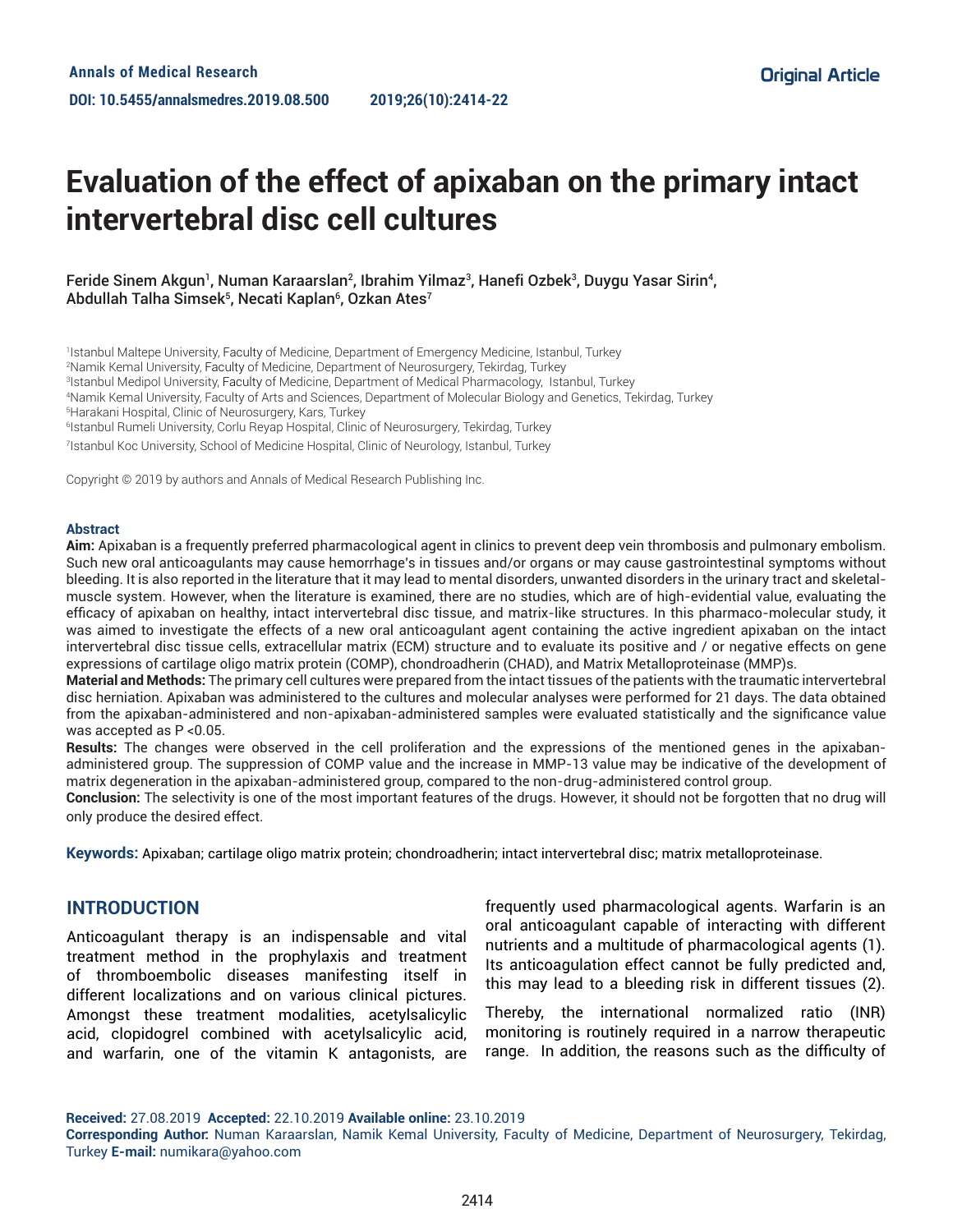the training given to patients using this pharmaceutical by the clinicians regarding the usage range and dosage of the drug and the lack of awareness regarding side effects/ adverse events of the drug may raise problems (3).

New oral anticoagulants have begun to take their place in the treatment of the diseases to overcome these problems. These new anticoagulants are a direct thrombin inhibitor, dabigatran, and direct factor Xa (FXa) inhibitors, rivaroxaban, edoxaban, apixaban, and their clinical usages have gained popularity (4).

The apixaban, is a frequently preferred pharmacological agent in clinics for the prevention of deep vein thrombosis and pulmonary embolism (5). Such new oral anticoagulants may cause tissue and/or organ haemorrhage or may cause gastrointestinal symptoms without bleeding. It is also reported in the literature that it may lead to mental disorders, unwanted disorders in the urinary tract and skeletal-muscle system (6).

However, when the literature is examined, there are no studies with high-evidential value, evaluating the efficacy of apixaban on healthy, intact intervertebral disc tissue, and matrix-like structures.

In this research, cell viability, toxicity, and proliferation analysis were, thus, performed spectrophotometrically and microscopically in both the apixaban-administered samples and the non-apixaban-administered samples in the primary cell cultures established from the tissues obtained surgically from the patients with traumatic intervertebral disc herniation. In addition, the nucleus pulposus-specific chondroadherin gene (CHAD) (7-11) expression was tested. Simultaneously, the changes in both the expression of extracellular matrix (ECM) protein (12) in cartilage, encoded by the cartilage oligo matrix protein (COMP) gene in humans, and the matrix metalloproteinases (MMP) -13 and MMP-19 expressions, involved in the anabolic and catabolic reactions in degenerative disc diseases, and playing a significant role in reconstituting and repairing of the damaged tissues (13), were also tested.

# **MATERIAL and METHODS**

The required approval was obtained to use the intervertebral disc tissue in the preparation of the human primary cell cultures (Namik Kemal University School of Medicine, Local Ethics Committee; 10840098-604.01.01- E.44192-29.11.2017). In addition, a written informed consent was obtained from the patients whose tissues were used.

To minimize experimental errors, the surgically obtained tissues were resected by the same surgeons and transferred to the laboratory. Similar analyses were performed by the same researchers during the assays. The assays were repeated at least three.

The primary cell cultures were fed with freshly prepared

medium every two days. Confluent cells were trypsinized with 0.25% EDTA-trypsin and passaged. It was waited for third passage to start performing the assay with the cells in the flasks. Following the third passages, the cells were counted using the Trypan blue in Neubauer chamber with the help of an inverted light microscope at a magnification of x10 and transferred to the culture dishes for further tests.

The samples were then incubated overnight in an incubator which was set at a temperature of 37°C and 5% CO2, and the assays were started after incubation.

Eligibility criteria, surgical resection of the tissues and preparation of the cultures.

The patients having normal blood coagulation test values were included in the study (n=15). However, since a pharmacological agent containing the active ingredient apixaban may interact with drugs (14) such as ketoconazole, enoxaparin, aspirin, non-steroidal antiinflammatory drugs, rifampicin, diltiazem, the patients using these, or similar drugs were excluded from the study. The resected tissues of the patients using ketoconazole  $(n = 1)$ , enoxaparin  $(n = 1)$ , acetylsalicylic acid  $(n = 1)$ naproxen ( $n = 2$ ), diltiazem ( $n = 1$ ), rifampicin ( $n = 1$ ), and St John's Wort plant extract (n = 1) were not used in the cell cultures and were excluded from the study. The remaining six patients' tissues were used for the primary cell culture preparation.

The evaluation of the patients, referred to the emergency department following general body trauma and suspected of the development of the spinal trauma, was performed. Following neurological and imaging examinations, the patients diagnosed with traumatic intervertebral disc herniation, neural tissue compression and instability in the traumatic spinal localization were operated. A midline incision was made to reach the operation site. Total laminectomy was then performed, and the dura was observed to be significantly suppressed. The spinal fusion was performed through neural decompression, herniated intervertebral disc excision and transpedicular instrumentation. Intact intervertebral disc tissues resected during surgery were placed in a DMEM solution containing 5% penicillin-streptomycin (PS). The obtained tissues were taken in the sterile and capped Falcon tubes and transferred to the laboratory at a temperature of 4°C.

After mechanically degraded, the tissues taken in a laminar flow cabinet (Air Flow-NUVE/NF-800 R, Ankara, Turkey) were treated with the collagenase type II enzyme (1 mg / mL; Invitrogen Corp., Sigma Chemical, St. Louis, Mo.) and Hank's Balanced Salt Solution (HBSS-1X, 14025, Gibco) to ensure enzymatic degradation. The samples were then incubated overnight in an incubator (NUVE, 06750, Ankara, Turkey) which was set at a temperature of 37°C and 5% CO2 . The samples were centrifuged at 1.200 rpm consecutively for five minutes in a centrifuge which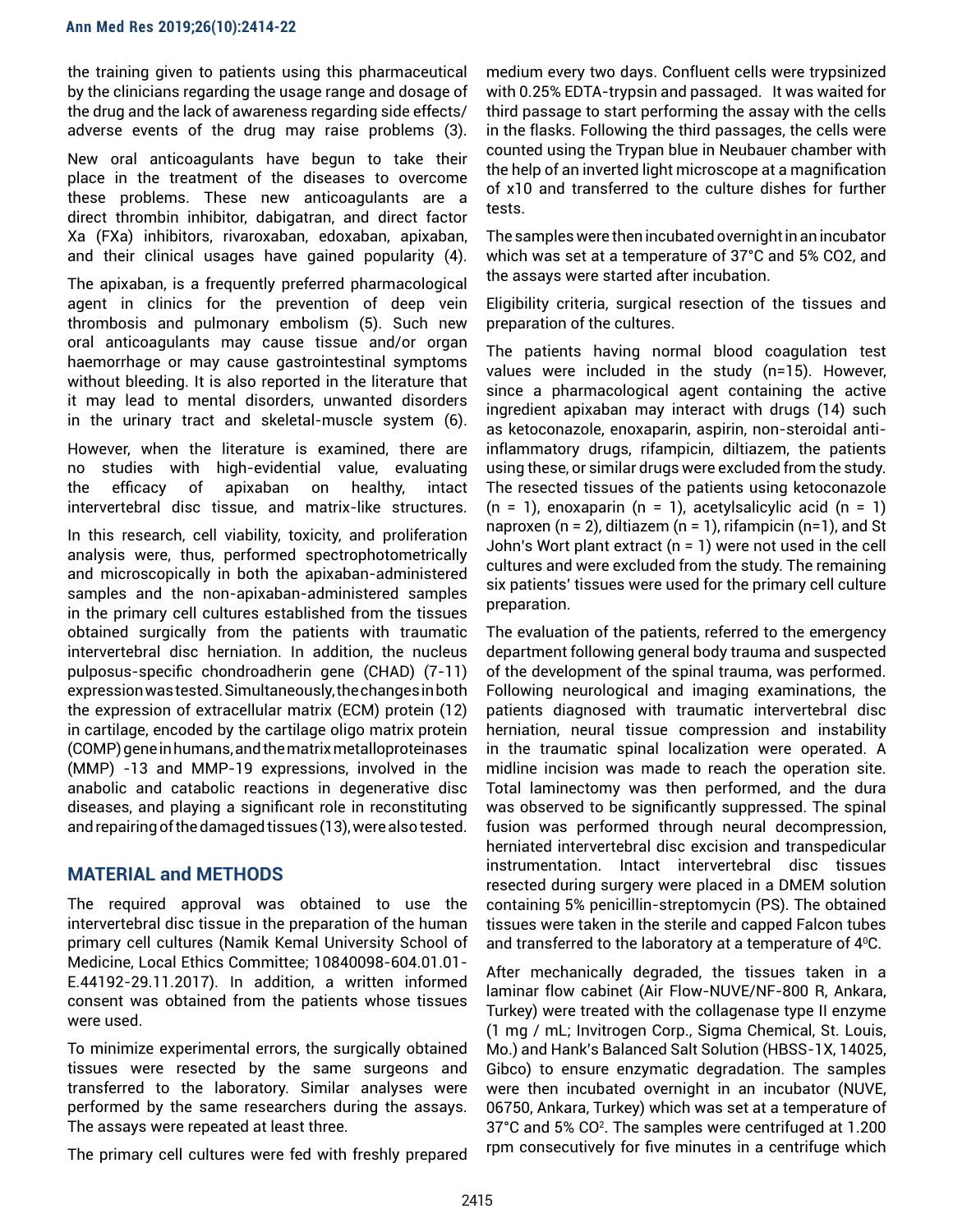was set at a temperature of 4°C. The supernatants in the tubes were taken out. The cell pellets were re-suspended with the freshly prepared culture medium.

Analyses and statistical calculations after application of the drugs to culture media Apixaban (Eliquis®, Pfizer) was not added to the control group samples. Human primary intact intervertebral disc tissue cell cultures were prepared according to concentrations that could be effective to mimic clinical applications. To determine the apixaban dose to be applied to the samples in the study groups, dose-response curves were generated for the calculation of the apixaban dose which would not be toxic before the assays started. In doing so, the apixaban solutions having the concentrations of 1, 25, 50, 100 and 1000 μmol were added respectively to the culture samples. The cell proliferation ended at doses above the concentration of 0.001 mg / mL. For this reason, apixaban solution having a concentration of 0.001 mg / mL / well, which allowed cell proliferation, was administered.

Analyses were performed simultaneously at baseline and on the 10th and 21st days for the non-drug-treated samples in the control group and the apixaban- treated samples in the study group.

Different magnifications such as x4, x10, x20 and x40 were used to evaluate cell surface morphology with the aid of an inverted light microscope (Olympus CKX41). Membrane permeability tests were performed via Acridine orange / Propidium iodide staining (AO and PI). To prepare the AO/PI stain, 4mg AO (dissolved in 2ml 99% ETOH), 10g sodium-ethylenediaminetetraacetic acid (Na-EDTA), 4mg PI, and 50 ml fetal bovine serum (Cat#10082147, Sigma Chemical, St. Louis, MO) were mixed well and sterile distilled water was added to reach the 200 ml final volume. This analysis, based on the principle (7-11) that live cells produce green fluorescent and that dead cells produce red fluorescent, was performed through a fluorescent microscope (Leica; DM 2500). Microphotographs were recorded and evaluated with the Cytovision Capture Station imaging software program. Proliferation assays were performed at 570 nanometers (nm) wavelength absorbance using MTT [3 (4,5 dimethylthiazol 2 yl) 2,5-diphenyltetrazolium bromide (Vybrant MTT Cell Proliferation Assay Cat # V13154, Thermo Fisher Scientific, USA)] commercial kit. The enzyme-linked immunosorbent assay (ELISA) /Optical density-OD) microplate reader, with which spectrophotometric analysis was carried out, was Mindray (MR 96A, PRC). During the evaluation of viability, toxicity and proliferation, the measurements were performed both in the non-apixaban-administered control group samples and in the apixaban-administered study group samples. The culture media containing apixaban discarded from the wells and 100mL MTT (12 mM MTT prepared by adding 1 mL sterile phosphate buffer saline) was added. The cultures were incubated at 37°C for 3 h without light exposure. Dimethylsulfoxide was added to

these samples to stop the reaction and incubated at 37°C for an additional 10 min, prior to photometric analysis of a 570nm wavelength absorbance.

After the proliferation and the inhibition of the proliferation were calculated using following formulas respectively: "Test OD/ Control ODX100" and "1- Test OD/ Control OD", data were recorded for statistical analysis (15-19).

PureLink RNA mini kit was used to extract total RNA from primary human intact intervertebral disc cell cultures. The quantity of RNA was measured using an UV spectrophotometer. RNA (50 ng) was reverse tran¬scribed using a high capacity cDNA reverse transcription kit and using a thermal cycler to obtain cDNA. All genes were amplified using TaqMan® Gene Expression assays for CHAD, actin beta (ACTβ: Housekeeping gene), COMP, MMP-13, and MMP-19. qPCR was performed on an Applied Biosystems 7300/7500 real-time PCR system (Thermo Fisher Scientific, Inc.). After appropriate thermocycling conditions were provided, ACTβ, an endogenous control for the normalization of target gene expression, was used. A calibrator sample was established for the evaluations. The relative quantity (RQ) value was accepted as 1 at the 0th hour when no drug was applied in cell culture samples for this calibrator reference. RQ values were calculated using the 2<sup>ΔΔCq</sup> method during the comparison of the results obtained after analyses (7-11).

Prior to monitoring, the fixation solution prepared with 8% glutaraldehyde and 25% cacodylate buffer was used. After preserving for two hours at the room temperature for fixation, the samples were washed three consecutively with phosphate buffered saline. Images of the samples evaluated at a magnification of 4x, 10x, 20x and 40x with the aid of an inverted light microscope were recorded.

The statistical analyses were performed using Minitab software (version 18.0) and the data were evaluated at a 95% confidence interval. Descriptive statistics were presented as a mean ± standard deviation (SD). Variance Analysis (ANOVA) and Tukey's Honestly Significant Difference (HSD) post-hoc test were performed respectively. The alpha significance value was accepted as P <0.05.

# **RESULTS**

It was observed that the proliferation of the cells in the apixaban-administered samples decreased from 0.494 nanometers (optical density = OD) to 0.489 on day 10 compared to the non-apixaban-administered samples. However, it was observed that this suppression increased to 0.567 compared to the control group on day 20. This result was reported to be statistically significant (Table 1, Figure 1).

CHAD gene expression increased in the control group compared to the reference sample (RQ = 3.06 on day 10, and RQ = 3.37 on day 20). It also increased in the apixabanadministered experimental group on day 10, compared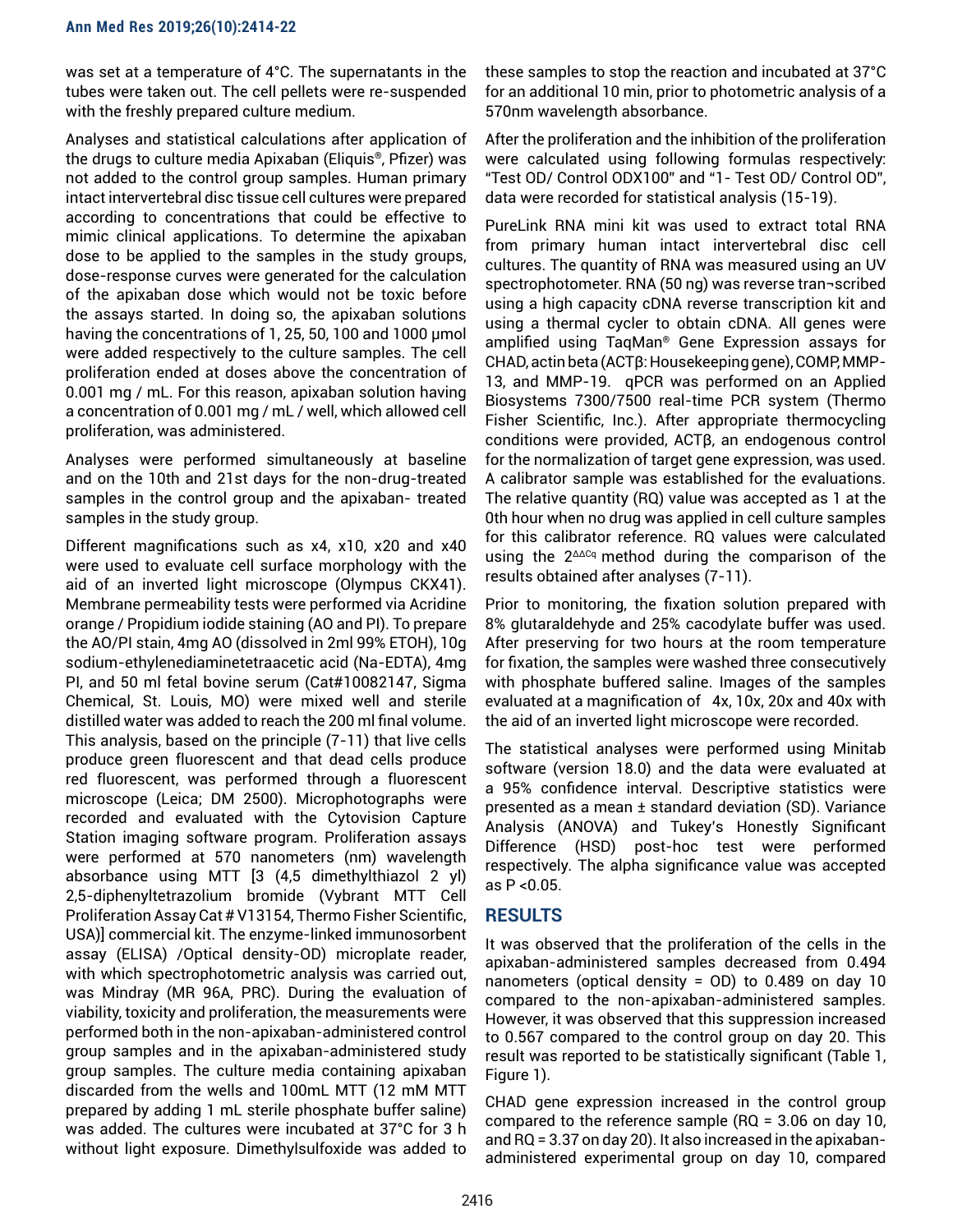#### **Ann Med Res 2019;26(10):2414-22**

to the control group (RQ=2.61). Interestingly, CHAD was expressed 1.9 times more in the apixaban-administered cultures on day 20 than the control group of the same day. The COMP gene expression remained unchanged in the control group. The COMP expression decreased by 63% in the apixaban-administered cultures on day 10 (P<0.005).

| Table 1. Analysis of Variance results of cell toxicity and proliferation   |                |         |             |                |                |
|----------------------------------------------------------------------------|----------------|---------|-------------|----------------|----------------|
| <b>Source</b>                                                              | DF             | Adj SS  | Adj MS      | <b>F-Value</b> | <b>P-Value</b> |
| <b>Apixaban</b>                                                            | 1              | 0.01834 | 0.018336    | 16.85          | 0.000          |
| <b>Times</b>                                                               | $\overline{2}$ | 0.17123 | 0.085616    | 78.69          | 0.000          |
| <b>Model summary</b>                                                       |                |         |             |                |                |
| S                                                                          | $R-sq$         |         | $R-sq(adi)$ |                | $R-sq(pred)$   |
| 0,0329842                                                                  | 87.75%         |         | 86.73%      |                | 85.00%         |
| DF, degrees of freedom; Adj, adjusted; SS, Sum of Square; MS, mean square. |                |         |             |                |                |



**Figure 1.** The graph reveals the results of the analysis performed through the spectrophotometric methodology at 570 nm concerning the suppression of cell proliferation in the drugadministered group compared to the control group on day 10.

However, it was normalized on day 20 reaching the same level as the reference sample. IL-1B expression increased in both the control group and apixaban-administered cultures on days 10 and 20. The highest increase was observed on day 20 of the apixaban administration (RQ = 5.99). MMP-13 gene expression decreased in both control and apixaban-administered cultures on days 10 and 20 (P<0.005).

However, MMP-13 was approximately 5.2-fold lesser in apixaban-administered cultures on day 10. MMP-13 expression increased by 6.8-fold in the apixabanadministered cultures, compared to the control group on day 20 (P<0.005).



**Figure 2.** The figure shows that the expression of the other three genes except MMP-13 continue to decrease and suppress in the apixaban-administered samples.



**Figure 3.** The line 1: the micrographs obtained from cell cultures using an inverted light microscope. The cell proliferation is observed to time-dependently continue in both the apixaban group and the control group as from day 0. AO/PI staining is used to determine apoptotic cell death that may occur due to aging or cytotoxicity. Line 2: AO/PI staining images of the same cultures.

Although MMP-19 expression increased slightly in both the control and the experimental groups on days 10 and 20 compared to the reference sample, this increase was not significant. MMP-7 gene expression significantly decreased in both control and apixaban groups on days 10 and 20 (P<0.005) (Figure 2).

When the apixaban-administered and non-administered control group culture samples were evaluated morphologically, it was observed that cell proliferation continued in both the experimental groups and the cells secured their specific morphology in the culture medium (Figure 3).

The drug administration or the effect of the direct culture medium on cell viability was confirmed by MTT analysis as well as AO / PI staining. No apoptotic cell death was observed in cell cultures.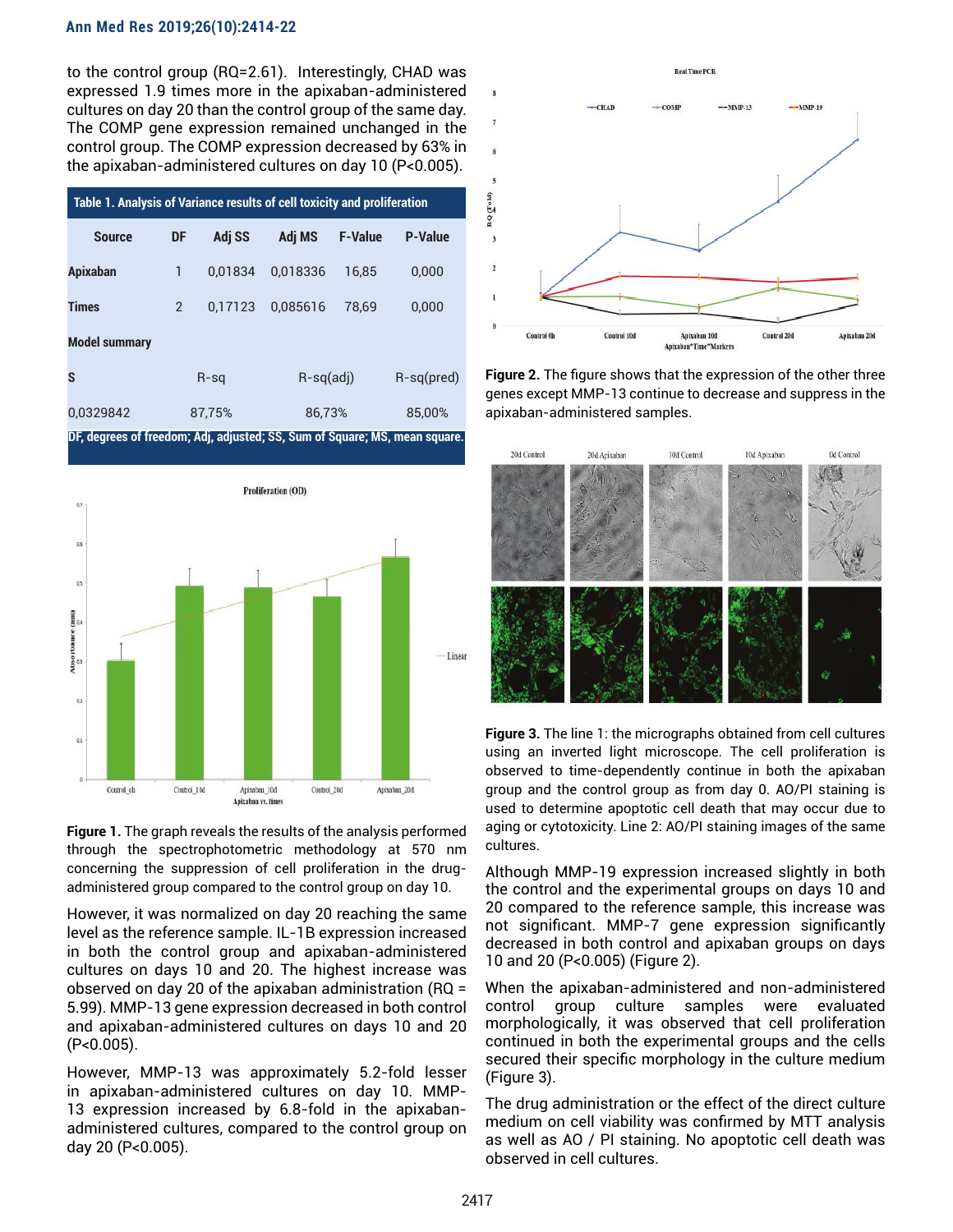# **DISCUSSION**

Coumarin-derived drugs have become indispensable in the thromboembolic diseases' treatment since almost half a century. Due to the disadvantages (2,20) of using conventional anticoagulant drugs, the pharmaceutical industry has produced alternative oral anticoagulants that can be used by clinicians in their treatment protocols. Side effects such as brain hemorrhage which may be morbid or non-bleeding gastro intestinal symptoms which may be less morbid are mentioned in the literature (17,18).

However, there is no research handling its positive or negative effects on the intervertebral disc tissue. Therefore, in this research, it was aimed to microscopically evaluate the effects of apixaban on the healthy, intact, human primary cell cultures at pharmaco-molecular level.

Dhar et al. investigated the role of FXa in hepatic fibrosis both in vivo and in vitro (16). In this research, commercial HSC-LX2 cell line was used during in vivo experiments. They analyzed the gene expression of αSMA through these cell lines in the presence of FXa and/or thrombin. In in vivo experiments, the mice, which are used to induce fibrosis in the liver, were treated with thioacetamide, for eight weeks combined with Rivaroxaban or Dabigatran. The thioacetamide was administered alone to the control group. The hepatic tissue hydroxyproline was analyzed in addition to visual evaluations when evaluating fibrosis (16). FXa and thrombin- administered stellate cells were reported to demonstrate upregulation of procollagen, transforming growth factor beta and αSMA compared to culturing with FXa or thrombin alone. They underlined that FXa inhibition alone was more effective in reducing the percentage area of fibrosis and hepatic hydroxyproline content than inhibition of thrombin alone. They suggested that early inhibition of coagulation using an FXa inhibitor significantly decreased TAA-induced murine liver fibrosis (16).

In their study, Bastiaans et al. (21) reported that the vitreous of patients with proliferative vitreoretinopathy included elevated thrombin activity which induced proinflammatory and proinflammatory programs in retinal pigment epithelial cells. Therefore, the hypothesis that the inhibition of intravitreal thrombin activity might be a therapeutic option for proliferative vitreoretinopathy was tested. Based on this hypothesis, dabigatran was used with the aim of inhibiting thrombin activity in vitreous fluids (21). Thrombin, vitreous without thrombin activity, and vitreous with elevated thrombin activity were administered, either in the presence or absence of dabigatran, to the ARPE-19 cells. Subsequently, CCL2, CXCL8, GM-CSF, IL6 and PDGFB mRNA expression levels were determined with RQ-PCR. The protein levels of 27 cytokines, chemokines, and growth factors were detected in the culture supernatants (21).

Thrombin and vitreous fluids containing thrombin activity were reported to induce CCL2, CXCL8, GM-CSF, IL-6 and PDGF-BB expression by ARPE-19 cells inhibited by dabigatran. They suggested that this new oral anticoagulant agent reaching the vitreous after repeated oral ingestion did not inhibit thrombin activity in an invitro activity assay and emphasized that the pathway of proliferative vitreoretinopathy activation might be inhibited by dabigatran (21).

Vianello et al. (22) investigated the efficacy of the appropriate antithrombin agent for adjuvant treatment of the patients with cancer. They tested whether dabigatran might affect the mechanisms favoring tumor growth by interfering with thrombin-induced PAR-1 activation. The exposure of tumor cells to thrombin was reported to significantly increase cell proliferation and it was correlated with the downregulation of p27 and concomitant induction of cyclin D1 (22). The dabigatran was found to be effective in provoking thrombin-induced proliferation and that it restored the initial pattern of cell cycle protein expression (22).

Castle et al. (23) reported in their study that cancer stemlike cells (CSCs) were the cause of tumor development, resistant to chemotherapy and play a role in metastasis. They hypothesized that new oral anticoagulants might inhibit CSC activity by targeting specific factors in the thrombin pathway (23).

In this research, thrombin and dabigatran were applied to breast cancer commercial cell lines (23). During the analyses, MDA-MB-231, MCF-7, SKBR3 and MDA-MB-157 cell lines representing the spectrum of breast cancer subtypes were cultured with 0.1 NIH Units/ml human thrombin, and 0.5 μM dabigatran. They emphasized that dabigatran removed the stimulatory effect of thrombin on MFE in MDA-MB-231 and MDA-MB-157 cells treated with thrombin (23).

In a study in the literature (24), human-derived sinus rhythm and AFB hemodynamic shear stress patterns were applied to primary human endothelial cells in culture. Subsequently, it was found that endothelial cells exposed to atrial fibrillation hemodynamics increased thrombotic potential as calculated by increased expression of prothrombotic gene markers and fibrin deposition on the endothelium. It was emphasized that treatment with the FXa inhibitor, apixaban, increased fibrin density on the endothelial cell surface but decreased fibrous accumulation (24).

When the literature is examined, no such research has been found in the field of neurosurgery at the pharmacomolecular level. Moreover, when the literature is searched with the keywords such as "cell culture" and/or "apixaban" and similar words in the Pubmed electronic database, it is observed that the effects of the drugs have been investigated using experimental setup established with commercial cell lines, or using the animal tissues obtained from live mammal subjects in the studies with high-evidential value (16,21-24).

However, it is well known (7-11) that commercial cell lines contain single cell type and their genetic structure has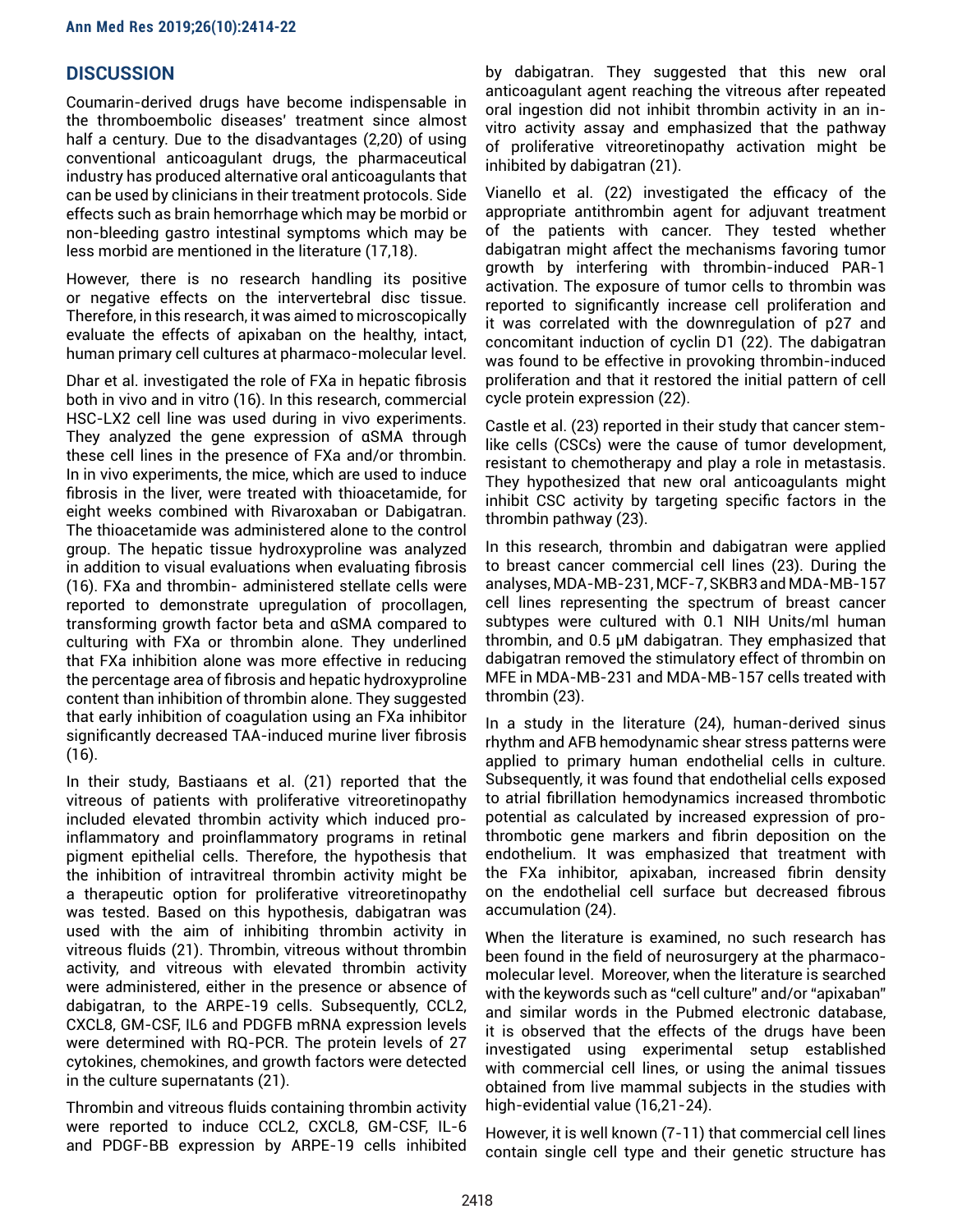been modified. Thereby, the results of the studies where the commercial cell lines are used may be misleading. It has also been indicated in the literature that the sensitivity of human and animal tissues is different; therefore, the results obtained may be different and misleading as well (7-11).

The commercial cell lines or animal tissues were not used in this study. Instead, primary human cell cultures, derived from intact and healthy tissues obtained from intervertebral disc herniation operations performed due to the spinal trauma were prepared. The evaluations of the apixaban were performed on these prepared cultures. Hence, we believe that the results obtained from this research may contribute positively to the literature.

The disc degeneration is a part of the natural aging that occurs due to multifactorial causes. It is a progressive change affecting the histopathology and mechanism of the spinal cord. Even though it is not considered as a disease, it dramatically accelerates degenerative changes with the effect of some etiological factors causing impairment of spinal biomechanics and compression of neural tissue. It may also cause clinical conditions that adversely affect the quality of life due to the pain that develops afterward (25). Despite the intense interest in the clinical significance of the degenerative disc disease, there is still no consensus on the factors that may initiate physiopathological mechanisms. The inferior and superior faces of the disc are attached to the corpus vertebra with an end-plate consisting of hyaline cartilage containing chondrocytic cells. The collagen fibers of AF hold directly on to the cartilaginous end-plate and the corpus vertebra in an embedded manner. The end-plate prevents NP from protruding into the vertebral corpus and plays a very important role in feeding the disc and removing waste materials (26,27). ECM catabolism through the lytic enzymes and deterioration in the regulation of matrix synthesis cause progressive degenerative changes.

Unlike other tissues in the body, degeneration that occurs in the intervertebral disc begins due to the transformation of the nucleus pulposus cells from notochord-like cells into chondrocytic cells and consequently changes in the matrix proteoglycan synthesis. The basic components of the ECM are collagen, adipic glycoproteins, and proteoglycans (28).

ECM helps to keep cells and tissues together, fills spaces between cells, acts as a support, functions in the cell structure and movement. ECM also plays a role in the cell development and differentiation, in the exchange of nutrients and substances, in the continuity of cell viability, in the migration of cells and in the regulation of their relations with each other (28).

Cell-matrix interactions are regulated by the proteolytic enzymes responsible for the hydrolysis of ECM components. These enzymes regulate the composition and integrity of the ECM structure and play an essential role in the control of signals generated by matrix molecules, cell

proliferation, differentiation and cell death. MMPs have a prominent place in these enzyme systems. MMPs are Zn(2+) dependent and Ca(2+) containing endopeptidases that degrade ECM components (29).

In this degeneration cycle type II collagen synthesis decreases and type I collagen synthesis increases in the matrix. As a result, the activation of MMPs that break down the matrix tissue and provide more fragile collagen can play a significant role. It may histologically cause vascularization, annulus tears, and cluster in nucleus pulposus cells, apoptosis, myxoid degeneration, microcystic changes and calcification and/or osteophytes in the vertebral body (30). MMP-9 from the gelatinase B enzyme group contains three fibronectin type II inserted in the collagen, laminin and gelatin-binding catalytic domain. This region enables the gelatinases to bind with high affinity to gelatin and collagen, thereby increasing their proteolytic activity. This feature is also the basis for elastolytic activity (31,32).

MMP-19 hydrolyzes some basal membrane proteins (33). It should be remembered that the loss of control of MMP activity may lead to an increase in developing diseases such as arthritis, cancer, atherosclerosis, ulcers, fibrosis, and vascular aneurysms (31).

The increase in fibronectin fragments as well as fibronectin during disc degeneration stimulates MMP production. Due to this stimulation, it has been reported that the proteoglycan production is suppressed, and the degeneration process of the intervertebral disc is accelerated (15,34).

To date, many studies have been carried out on catabolic enzymes that cause cartilage destruction. These enzymes are the family of MMPs and ADAMTS family members, but the ADAMTS5 enzyme is more specific for cartilage. COMP is an ADAMTS-5 gene (35).

The studies on the regulation of this gene in cartilage tissue have become the new focus of studies on the pathogenesis of OA. The studies, performed up to now, have shown that inflammatory cytokines increase cartilage damage by stimulating the ADAMTS5 gene (36).

Proteolytic enzymes also play a significant role in the pathophysiology of disc degeneration. Amongst these enzymes, the MMP family, which causes degradation by decomposing the constituents of ECM, is very important (37).

Another important proteolytic enzyme is a disintegrin and metalloproteinase with thrombospondin motifs (ADAMTS). The ADAMTS family enzymes have a different effect from the MMP family enzymes and cause much stronger proteoglycan degradation than MMP (38-40). It has been reported that these proteolytic enzymes increase in the aged and diseased disc, and their amounts increase as the degree of the degeneration increases (41,42).

Degenerative disc disease is a complex and multifactorial process. The cells and ECM structures in the disc tissue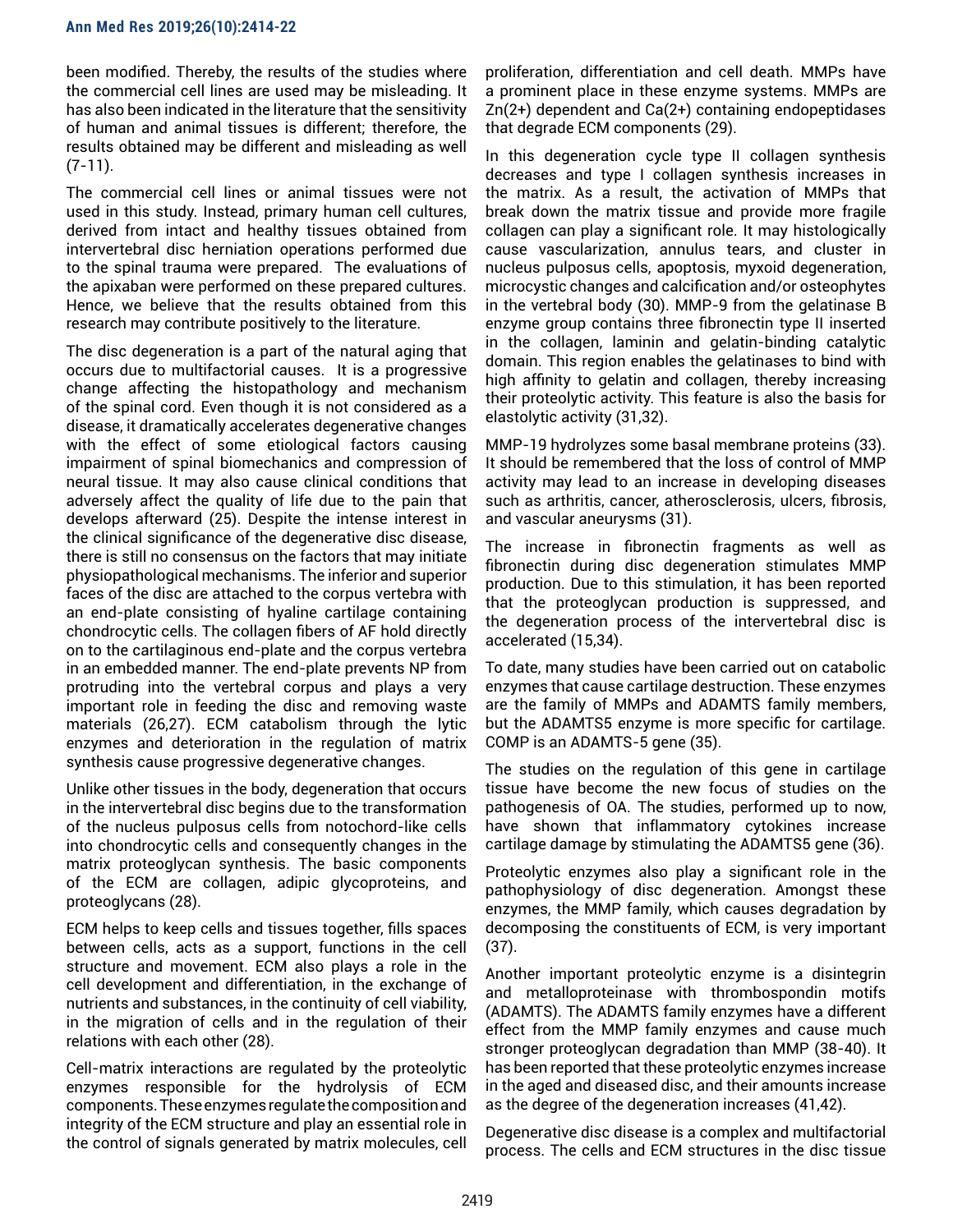#### **Ann Med Res 2019;26(10):2414-22**

play an essential role in the degeneration process. It should be kept in mind that the loss of balance of COMP enzymes from ADAMTS family members, and MMP-13, MMP-19 from MMP family members is responsible for degradation of the ECM and that the loss of proteoglycan in the ECM may occur during degeneration (43).

It is asserted that the water content of the disc tissue decreases due to the loss of proteoglycan, the amount of collagen towards type 1 collagen increases, and the fibrous tissue develops. The resistance to the axial loading increases due to the deterioration in the diffusional feeding system of the intervertebral disc tissue. Furthermore, the deterioration in the feeding system causes a hypoxia which decreases pH value in the disc tissue by increasing the lactate production (44).

It should be also kept in mind that cell deaths dependent on the morphological, biological and biochemical changes in the disc tissue may develop due to the decrease in the matrix synthesis.

As a result, the proliferation of the cells in the apixabanadministered samples was observed to decrease on day 10 compared to the non-apixaban-administered samples, but this suppression ended on day 20, and the proliferation of the cells in the apixaban-administered samples increased compared to the control group.

This result was attributed to the fact that the drug was administered at a single and very low dose only at the beginning of the assays in the laboratory. Since the media in the cell culture medium is changed every two days, it is thought that there may be a result occurred due to the removal of the drug from the medium. However, it is important to remember that this drug is taken orally into the human body every day.

When the changes in gene expressions of CHAD, COMP, MMP-13 and MMP-19, the initial RQ value of which was accepted as 1-fold, were examined, it was seen that the CHAD and MMP-19 expressions increased in the control group on day 10 while the COMP and MMP-13 expressions decreased.

However, an increase in CHAD gene expression was seen on day 20 and the increase in the apixaban-administered group was interestingly more than that in the control group. The MMP-19 expression did not change in both the control and apixaban-administered groups.

 It was also reported that COMP value was suppressed, and that MMP-13 value increased on day 20 in the apixabanadministered groups compared to the control group. All these results were found to be statistically significant.

In addition to the changes in the proliferation, the changes were observed to occur in the gene expressions of CHAD, COMP, MMP-13, and MMP-19. The CHAD and MMP-19 expressions in the control group samples were seen to increase, while the COMP and MMP-13 expressions decreased on day 10. The expressions of the other three genes except MMP-13 were also observed to decrease and suppress in the apixaban- administered samples. Inhibition of the COMP expression and the increase in the MMP-13 expression in the drug-administered group, compared to the non-drug-administered control group, revealed that the apixaban might cause a degeneration in the ECM structures. All these results were found to be statistically significant (P <0.05).

Although no morphological change or toxicity-related death were observed in the apixaban- administered cell cultures, the changes in the level of gene expression are remarkable. The fact that the number of our sample was six is one of the limitations of our study. The obtained real-time PCR results should be confirmed in larger experimental groups.

The drug effect in the body can be changed by a variety of factors. Some of these factors alter its concentration at the site of effect by differentiating the pharmacokinetics of the drug. The change in its effect is dependent on this situation. Some other factors may alter the response of the target organ or cells to the drug without altering the pharmacokinetics of the drug.

However, since this research has been carried out using an in-vitro experimental setup, it may not provide clear information on what kind of effect the apixaban-active pharmacological agent would have on the components of the intervertebral disc tissue in the living organism, either positively or negatively. This is the first limitation of our research.

Genetic differences in the carrier enzymes involved in the drug metabolism are amongst the most crucial factors affecting the drug response. These genetic factors alter the drug metabolism, the elimination rate of the drugs in individuals, the quality and quantity of the drug receptors and other structures in the target cell. Thus, these factors play a significant role in varying the effect of the drug between individuals and between races (9).

The fact that the tissues used for the preparation of cell cultures were obtained from the patients having the same race, and the small number of the patients may be considered as the second limitation of our study. However, the fact that the experiments were repeated at least three, and the cell cultures were prepared from intact intervertebral human disc tissues may weaken the effect of this limitation.

## **CONCLUSION**

The purpose of the treatment with drugs is to prevent various diseases, to reduce or control disease effects. To achieve this aim, it is necessary to deliver sufficient drug doses that do not reach toxic levels to the target tissues. Indications and positive effects of the apixaban have been explained in different studies in the literature. However, clinicians should prefer such new pharmaceuticals in the clinical use, considering the possibility that this new oral anticoagulant may damage intervertebral disc tissue cells and/or lead to alterations in the gene expression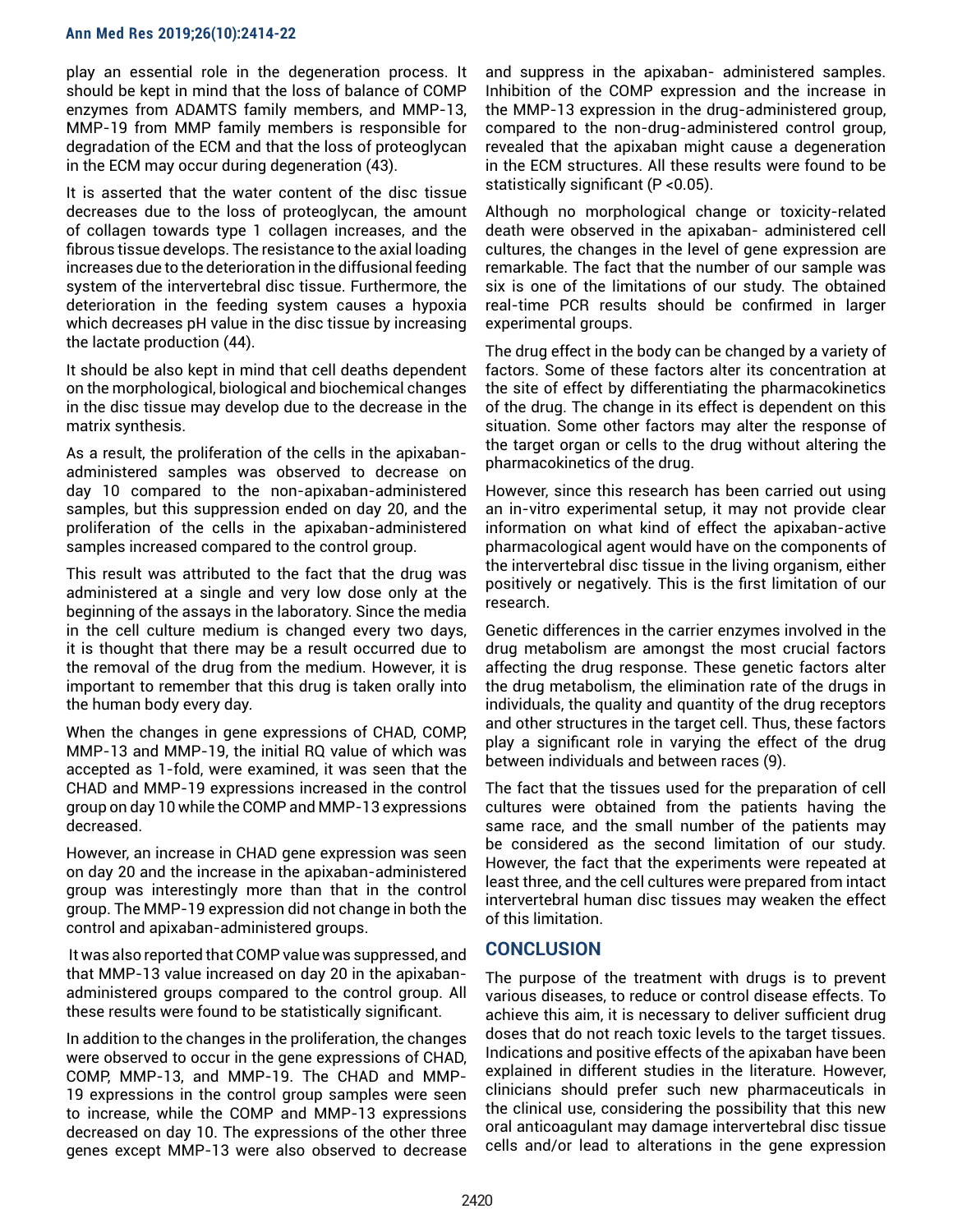## **Ann Med Res 2019;26(10):2414-22**

of important components involved in the anabolic and catabolic cascades of the disc tissue.

*Competing interests: The authors declare that they have no competing interest.* 

*Financial Disclosure: There are no financial supports. Ethical approval: Namik Kemal University School of Medicine, Local Ethics Committee; 10840098-604.01.01-E.44192-29.11.*

*Feride Sinem Akgun ORCID: 0000-0001-6537-866X Numan Karaaslan ORCID: 0000-0001-5590-0637 Ibrahim Yilmaz ORCID: 0000-0003-2003-6337 Hanefi Ozbek ORCID: 0000-0002-8084-7855 Duygu Yasar Sirin ORCID: 0000-0002-1224-442X Abdullah Talha Simsek ORCID: 0000-0002-8668-3935 Necati Kaplan ORCID: 0000-0001-5672-0566 Ozkan Ates ORCID: 0000-0002-7562-7399*

# **REFERENCES**

- 1. Nutescu E, Chuatrisorn I, Hellenbart E. Drug and dietary interactions of warfarin and novel oral anticoagulants: an update. J Thromb Thrombolysis 2011;31:326-43.
- 2. Anderson I, Cifu AS. Management of Bleeding in Patients Taking Oral Anticoagulants.JAMA 2018;319:2032-33.
- 3. Hawcutt DB, Ghani AA, Sutton L, et al. Pharmacogenetics of warfarin in a paediatric population: time in therapeutic range, initial and stable dosing and adverse effects. Pharmacogenomics 2014;14:542-48.
- 4. Cohen AT, Hamilton M, Mitchell SA, et al. Comparison of the Novel Oral Anticoagulants Apixaban, Dabigatran, Edoxaban, and Rivaroxaban in the Initial and Long-Term Treatment and Prevention of Venous Thromboembolism: Systematic Review and Network Meta-Analysis. PloS One 2015;10:0144856.
- 5. Priyanka P, Kupec JT, Krafft M, et al. Newer Oral Anticoagulants in the Treatment of Acute Portal Vein Thrombosis in Patients with and without Cirrhosis. Int J Hepatol 2018;2018:8432781.
- 6. Hellfritzsch M, Rasmussen L, Hallas J, et al. Using the Symmetry Analysis Design to Screen for Adverse Effects of Non-vitamin K Antagonist Oral Anticoagulants. Drug Saf 2018;41:685-95.
- 7. Karaarslan N, Yilmaz I, Ozbek H, et al. Are specific gene expressions of extracellular matrix and nucleus pulposus affected by primary cell cultures prepared from intact or degenerative intervertebral disc tissues? Turk Neurosurg. 2018.
- 8. Karaarslan N, Yilmaz I, Sirin DY, et al. Do we damage nucleus pulposus tissue while treating cerebrovascular ischemic neurological deficits. Ann Med Res 2018;25:266-73.
- 9. Karaarslan N, Yilmaz I, Sirin DY, et al. Pregabalin treatment for neuropathic pain may damage intervertebral disc tissue. Exp Ther Med 2018;16:1259- 65.
- 10. Sirin DY, Kaplan N, Yilmaz I, et al. The association between different molecular weights of hyaluronic acid and CHAD, HIF-1α, COL2A1 expression in chondrocyte

cultures. Exp Ther Med 2018;15:4205-12.

- 11. Sirin D and Karaarslan N. Evaluation of the effects of pregabalin on chondrocyte proliferation and CHAD, HIF-1α, and COL2A1 gene expression. Arc Med Sci 2018;14:1340-47.
- 12. Schulz JN, Nüchel J, Niehoff A, et al. COMP-assisted collagen secretion--a novel intracellular function required for fibrosis. J Cell Sci 2016;129:706-16.
- 13. Zhu J, Tang H, Zhang Z, et al. Kaempferol slows intervertebral disc degeneration by modifying LPSinduced osteogenesis/adipogenesis imbalance and inflammation response in BMSCs. Int Immunopharmacol 2017;43:236-42.
- 14. Frost CE, Byon W, Song Y, et al. Effect of ketoconazole and diltiazem on the pharmacokinetics of apixaban, an oral direct factor Xa inhibitor. Br J Clin Pharmacol 2015;79:838-46.
- 15. Alastruey-Izquierdo A, Cadranel J, Flick H, et al. Treatment of Chronic Pulmonary Aspergillosis: Current Standards and Future Perspectives. Respiration 2018;96:159-70.
- 16. Loffredo L, Perri L, Violi F. Impact of new oral anticoagulants on gastrointestinal bleeding in atrial fibrillation: A meta-analysis of interventional trials. Dig Liver Dis 2015;47:429-31.
- 17. Maruyama K, Yamamoto T, Aoyagi H, et al. Difference between the Upper and the Lower Gastrointestinal Bleeding in Patients Taking Nonvitamin K Oral Anticoagulants. Biomed Res Int 2018;2018:7123607.
- 18. Dhar A, Sadiq F, Anstee QM, et al. Thrombin and factor Xa link the coagulation system with liver fibrosis. BMC Gastroenterol 2018;18:60.
- 19. Bastiaans J, Mulder VC, van Meurs JC, et al. Dabigatran inhibits intravitreal thrombin activity. Acta Ophthalmol 2018;96:452-58.
- 20. Vianello F, Sambado L, Goss A, et al. Dabigatran antagonizes growth, cell-cycle progression, migration, and endothelial tube formation induced by thrombin in breast and glioblastoma cell lines. Cancer Med 2016;5:2886-98.
- 21. Castle J, Farnie G, Kirwan CC. PO-11-Thrombin and cancer stem-like cells: in vitro support for breast cancer anticoagulation. Thromb Res 2016;140:180.
- 22. Simmers MB, Cole BK, Ogletree ML, et al. Hemodynamics associated with atrial fibrillation directly alters thrombotic potential of endothelial cells. Thromb Res 2016;143:34-39.
- 23. Liang Y, Fu Y, Qi R, et al. Cartilage oligomeric matrix protein is a natural inhibitor of thrombin. Blood 2015;126:905-14.
- 24. Yang CY, Chanalaris A, Troeberg L. ADAMTS and ADAM metalloproteinases in osteoarthritis- looking beyond the 'usual suspects'. Osteoarthritis Cartilage 2017;25:1000-9.
- 25. Adams MA and Roughley PJ. What is intervertebral